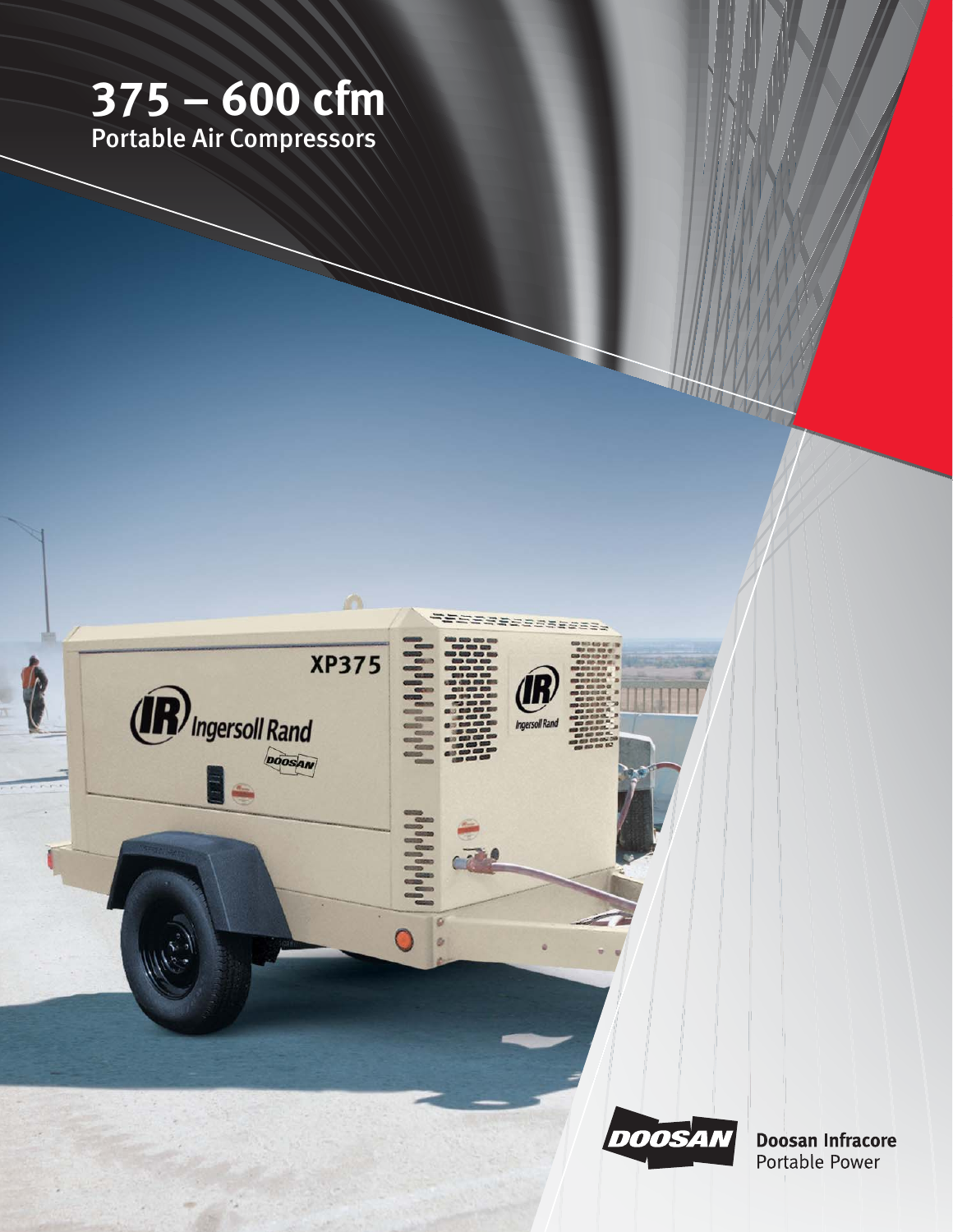

## **Committed to your productivity**

Doosan Infracore Portable Power compressors make your productivity a priority. With pressure ratings from 100 to 150 psig, and capacities of 375 and 425 cfm, these models are built with the power you need, whatever the application.

|                                                | <b>MODEL</b>                                                   | XP375WIR               | <b>HP375WIR</b>        | <b>P425WIR</b>        |
|------------------------------------------------|----------------------------------------------------------------|------------------------|------------------------|-----------------------|
| <b>Compressor</b><br>Rotary Screw/Single-Stage | Free-Air Delivery – cfm $(m^3/min)$                            | 375 (10.6)             | 375 (10.6)             | 425 (12)              |
|                                                | Rated Operating Pressure - psi (bar)                           | 125(8.6)               | 150(10.3)              | 100(6.9)              |
|                                                | Pressure Range - psi (bar)                                     | $80 - 150(5.5 - 10.3)$ | $80 - 175(5.5 - 12.1)$ | $80 - 125(5.5 - 8.6)$ |
|                                                | Air Discharge Outlet NPT Size - in (mm)                        | 1.25(31.8)             | 1.25(31.8)             | 1.25(31.8)            |
|                                                | Air Discharge Outlet Quantity                                  | $\mathbf{1}$           | $\mathbf{1}$           | 1                     |
| Engine                                         | Make                                                           | Ingersoll Rand         | Ingersoll Rand         | Ingersoll Rand        |
|                                                | Model                                                          | 4IRD5AE                | 4IRD5AE                | 4IRD5AE               |
|                                                | <b>Number Of Cylinders</b>                                     | 4                      | 4                      | 4                     |
|                                                | Displacement - cu in (L)                                       | 276(4.5)               | 276(4.5)               | 276(4.5)              |
|                                                | Rated Speed - rpm                                              | 2200                   | 2200                   | 2200                  |
|                                                | Idle Speed - rpm                                               | 1500                   | 1500                   | 1500                  |
|                                                | Bhp @ Rated Speed                                              | 125                    | 125                    | 125                   |
|                                                | Electrical - volts                                             | 24                     | 24                     | 24                    |
|                                                | Fuel Tank Capacity - gal (L)                                   | 60 (227)               | 60 (227)               | 60 (227)              |
| <b>Dimensions</b><br>With Running Gear         | Length $-$ in (mm)                                             | 158.5 (4026)           | 158.5 (4026)           | 158.5 (4026)          |
|                                                | Width $-$ in (mm)                                              | 78.1 (1985)            | 78.1 (1985)            | 78.1 (1985)           |
|                                                | Height - in (mm); Add 5" (127 mm) for lift bail                | 68 (1726)              | 68 (1726)              | 68 (1726)             |
|                                                | Track Width $-$ in (mm)                                        | 66.2 (1681)            | 66.2 (1681)            | 66.2 (1681)           |
|                                                | Shipping Weight - No Fuel - lb (kg)                            | 4173 (1892)            | 4173 (1892)            | 4173 (1892)           |
|                                                | Working Weight $-$ With Fuel $-$ lb (kg)                       | 4593 (2083)            | 4593 (2083)            | 4593 (2083)           |
|                                                | <b>Tire Size</b>                                               | ST225/75D15            | ST225/75D15            | ST225/75D15           |
| <b>Dimensions</b><br>Without Running Gear      | Length - in (mm); Add 6" - 8" (152 - 203 mm) for service valve | 104 (2642)             | 104 (2642)             | 104 (2642)            |
|                                                | Width $-$ in (mm)                                              | 60 (1524)              | 60 (1524)              | 60 (1524)             |
|                                                | Height - in (mm); Add 5" (127 mm) for lift bail                | 56.8 (1442)            | 56.8 (1442)            | 56.8 (1442)           |
|                                                | Shipping Weight - No Fuel - lb (kg)                            | 3861 (1751) est.       | 3861 (1751) est.       | 3861 (1751) est.      |
|                                                | Working Weight $-$ With Fuel $-$ lb (kg)                       | 4281 (1941) est.       | 4281 (1941) est.       | 4281 (1941) est.      |

## **Performance features**

- Automatic shutdown protection with indicator lights for high discharge air temperature, low engine oil pressure, high engine coolant temperature and low fuel level
- Electric brakes with towing lights, side markers and reflectors
- External, single-point lifting bail for easy hoisting
- Full-length, lockable side doors with pneumatic lift springs provide easy opening and excellent access for serviceability
- Heavy-duty, A-frame drawbar with adjustable pintle eye and safety chains provide easy vehicle attachment and stability while towing

## **Optional onboard aftercoolers and coalescing filters**

The IQ System® option for the 375 cfm model includes an internal aftercooler that provides an approach temperature of 20 degrees F, as well as a water separator and dual particulate coalescing filters for cleaner, drier air. This system eliminates condensate waste.

## **Available options** (factory installed)

- Tachometer
- Air filter maintenance indicator warning light on front panel
- Keyed ignition
- Dual pressure regulation (not available on P425 model)
- 100' single or 100' double hose reels, with or without hose or OSHA valves
- Eight-position, adjustable pintle eye or ball hitch attachment, 19" to 33" in 2" increments
- Pneumatic third wheel attached to drawbar in addition to standard screw jack with padfoot
- Parking brake
- Less running gear with central drains
- Entire enclosure constructed of galvanneal sheet metal for improved corrosion protection
- Three 3/4" NPT discharge valves

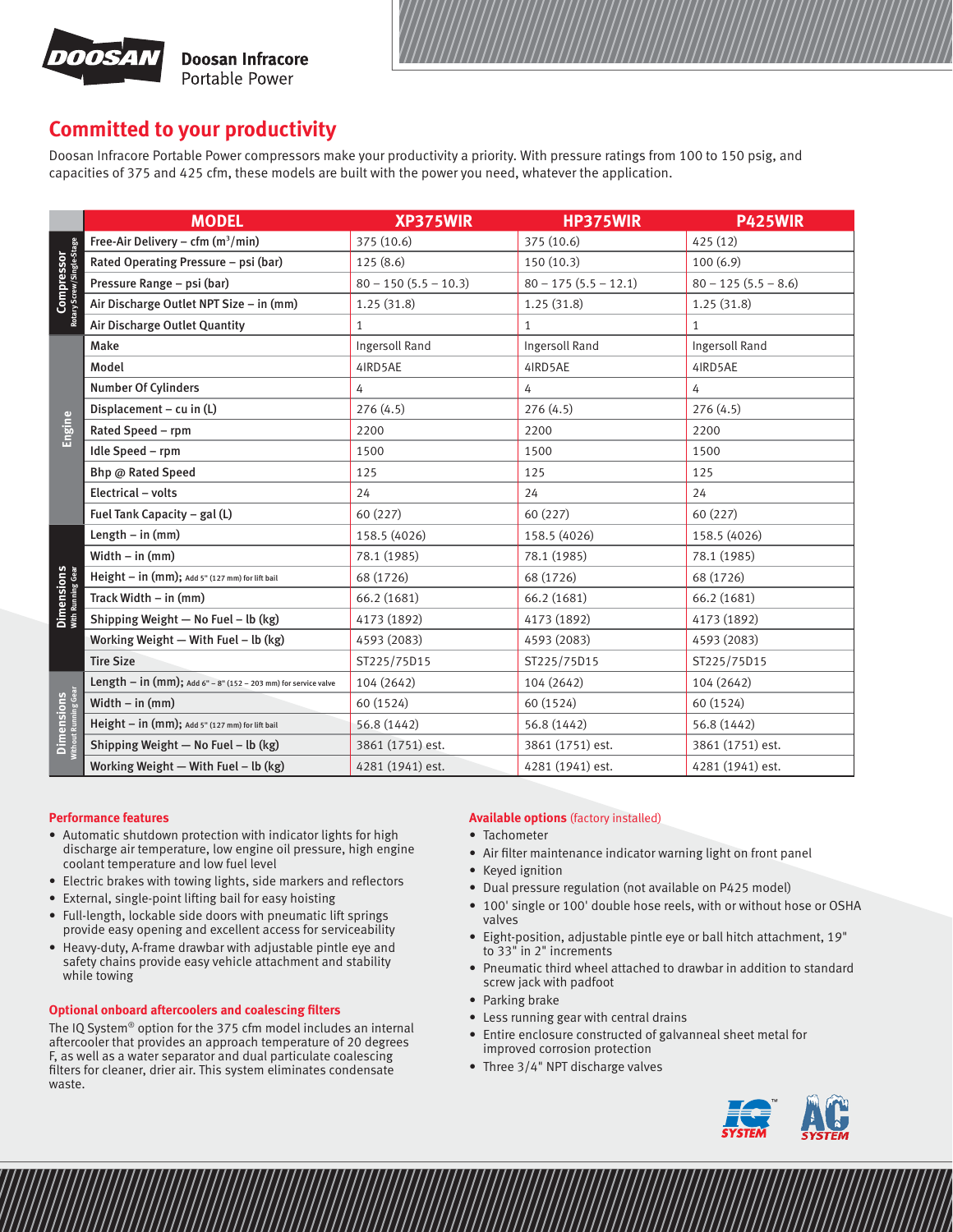# **Heavy-duty reliability and productivity**

Rely on improved corrosion resistance with galvanneal sheet metal on the front panel and a three-step paint process over the entire enclosure. Doosan Infracore Portable Power portable air compressors deliver heavy-duty dependability and automatic safety features, plus a unique cool-box design that helps prolong component life.

|                                           | <b>MODEL</b>                                    | <b>VHP400WIR</b>       | <b>HP450WIR</b>        | <b>P600WIR</b>        |
|-------------------------------------------|-------------------------------------------------|------------------------|------------------------|-----------------------|
| Compressor<br>Rotary Screw/Single-Stage   | Free-Air Delivery – cfm $(m^3/min)$             | 400 (11.3)             | 450 (12.7)             | 600(17)               |
|                                           | Rated Operating Pressure - psi (bar)            | 200 (13.8)             | 150(10.3)              | 100(6.9)              |
|                                           | Pressure Range - psi (bar)                      | $80 - 225(5.5 - 15.5)$ | $80 - 175(5.5 - 12.1)$ | $80 - 125(5.5 - 8.6)$ |
|                                           | Air Discharge Outlet (qty. x size)              | $1 \times 2$           | $1 \times 2$           | $1 \times 2$          |
| Engine                                    | Make                                            | Ingersoll Rand         | Ingersoll Rand         | <b>Ingersoll Rand</b> |
|                                           | Model                                           | 6IRF8AE                | 6IRF8AE                | 6IRF8AE               |
|                                           | <b>Number Of Cylinders</b>                      | 6                      | 6                      | 6                     |
|                                           | Displacement - cu in (L)                        | 414(6.8)               | 414(6.8)               | 414 (6.8)             |
|                                           | Rated Speed - rpm                               | 2200                   | 2200                   | 2200                  |
|                                           | Idle Speed - rpm                                | 1500                   | 1500                   | 1500                  |
|                                           | Bhp @ Rated Speed                               | 173                    | 173                    | 173                   |
|                                           | Electrical - volts                              | 24                     | 24                     | 24                    |
|                                           | Fuel Tank Capacity - gal (L)                    | 73 (276)               | 73 (276)               | 73 (276)              |
|                                           | Length $-$ in (mm)                              | 170 (4318)             | 170 (4318)             | 170 (4318)            |
|                                           | Width $-$ in (mm)                               | 78.1 (1984)            | 78.1 (1984)            | 78.1 (1984)           |
|                                           | Height - in (mm); Add 5" (127 mm) for lift bail | 76 (1930)              | 76 (1930)              | 76 (1930)             |
| <b>Dimensions</b><br>With Running Gear    | Track Width $-$ in (mm)                         | 66.2 (1681)            | 66.2 (1681)            | 66.2 (1681)           |
|                                           | Shipping Weight - No Fuel - lb (kg)             | 5133 (2328)            | 5133 (2328)            | 5133 (2328)           |
|                                           | Working Weight $-$ With Fuel $-$ lb (kg)        | 5644 (2560)            | 5644 (2560)            | 5644 (2560)           |
|                                           | <b>Tire Size</b>                                | ST235/80R16            | ST235/80R16            | ST235/80R16           |
| <b>Dimensions</b><br>Without Running Gear | Length $-$ in (mm)                              | 117 (2972)             | 117 (2972)             | 117 (2972)            |
|                                           | Width $-$ in $(mm)$                             | 61 (1549)              | 61 (1549)              | 61 (1549)             |
|                                           | Height - in (mm); Add 5" (127 mm) for lift bail | 56.9 (1443)            | 56.9 (1443)            | 56.9 (1443)           |
|                                           | Shipping Weight - No Fuel - lb (kg)             | 4565 (2070)            | 4565 (2070)            | 4565 (2070)           |
|                                           | Working Weight $-$ With Fuel $-$ lb (kg)        | 5000 (2268)            | 5000 (2268)            | 5000 (2268)           |
|                                           | Engine Oil Capacity $-$ gal (L)                 | 8.6(32.5)              | 8.6(32.5)              | 8.6(32.5)             |
|                                           | Radiator Coolant Capacity - gal (L)             | 7.0(26.5)              | 7.0(26.5)              | 7.0(26.5)             |

## **Performance features**

- Electric brakes with towing lights, side markers and reflectors for additional safety during transport
- Heavy-duty screw jack
- External, single-point lifting bail for easy hoisting
- Heavy-duty A-frame drawbar with adjustable pintle eye and safety chains provide easy hookup to vehicle and stability while towing
- Full-length lockable side doors with pneumatic lift springs provide easy opening and excellent access for serviceability
- Automatic shutdown protection with indicator lights for high discharge air temperature, low engine oil pressure, high engine coolant temperature and low fuel level

## **Optional onboard aftercoolers and coalescing filters**

The IQ System option for the 400 to 450 cfm (11.3 to 12.7 m3 /min) includes an internal aftercooler that provides an approach temperature of 20 degrees F, as well as a water separator and dual particulate coalescing filters for cleaner, drier air. This system eliminates condensate waste and is available on the VHP400WIR and HP450WIR. This system is not available on P600.

## **Available options** (factory installed)

- Six kW onboard generator with three 120-volt, 20-amp, 1-phase, 60-Hz GFI duplex receptacles
- Single or double hose reels with or without hose or OSHA valves
- Adjustable pintle eye or ball hitch attachment, 19" to 33" in 2" increments
- Keyed ignition
- Less running gear with central drains
- Tachometer
- Four-in-1 combo gauge: Engine temperature; Volt meter; Engine oil pressure; Discharge air temperature
- Air filter service indicator warning light on the panel
- Parking brake
- Dual pressure regulation (not available on P600 model)
- Pneumatic third wheel attached to drawbar in addition to the standard screw jack with padfoot
- Entire enclosure constructed of galvanneal sheet metal for improved corrosion protection
- Pivoting lifting bail for greater security
- Three 3/4" NPT discharge valves